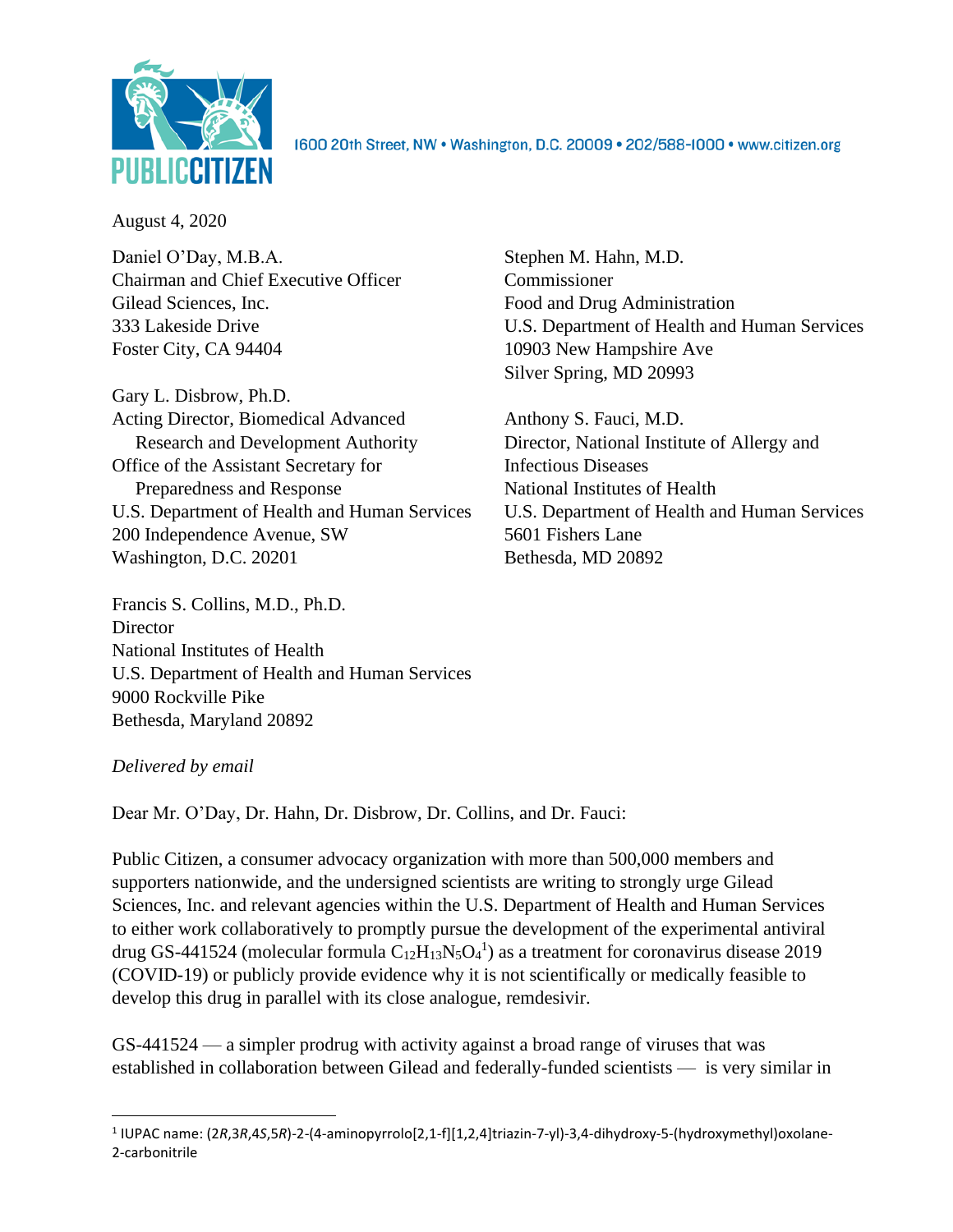chemical structure and activity to remdesivir,<sup>2</sup> which is the only antiviral drug demonstrated to have efficacy for the treatment of COVID-19 in a phase 3 clinical trial. Importantly, **GS-441524 is converted in mammalian (including human) cells to the same active antiviral nucleotide triphosphate as is remdesivir**, thereby making them equivalent in their mechanism of action.

As you know, however, remdesivir is being pursued aggressively as a COVID-19 treatment in clinical trials, whereas GS-441524 has been neglected or overlooked.<sup>3,4</sup> Although remdesivir is the first drug to have demonstrated efficacy in the treatment of patients hospitalized with serious COVID-19, publicly available evidence suggests that GS-441524 may offer significant advantages over remdesivir, given the following considerations:

- GS-441524 has demonstrated marked efficacy and safety in the treatment of a deadly coronavirus infection in cats.
- GS-441524 has shown *in vitro* antiviral activity against severe acute respiratory syndrome coronavirus 2 **(**SARS-CoV-2, the novel virus leading to COVID-19) that appears to be similar or superior to that of remdesivir at levels that can be achieved in the body with low toxicity.
- GS-441524 enters the lung cells and is metabolized to its triphosphate form, which halts SARS-CoV-2 viral transcription.
- GS-441524 has a lower molecular weight and is more water soluble than remdesivir. These characteristics might facilitate the use of inhaled or oral formulations of GS-441524 to treat pulmonary SARS-CoV-2 infection either therapeutically or prophylactically, thus contrasting it favorably to remdesivir, which currently is limited to intravenous use.
- GS-441524 is substantially easier to manufacture than remdesivir.

It is unclear why Gilead and federal scientists have not been pursuing GS-441524 as aggressively as remdesivir, but we cannot help but note that there are significant financial incentives tied to Gilead's current patent holdings. Specifically, Gilead holds patents on both agents, but the earliest patent approval date on remdesivir is 2015<sup>5</sup> whereas the earliest on GS-441524 is 2010.<sup>6</sup> Thus, Gilead's monopoly power over remdesivir may have at least five additional years of enforceability beyond that of GS-441524.

Below we review the evidence, summarized above, in more detail for why GS-441524 may offer significant advantages over remdesivir as a candidate treatment for COVID-19.

<sup>&</sup>lt;sup>2</sup> PubChem. National Library of Medicine. CID 44468216. [https://pubchem.ncbi.nlm.nih.gov/compound/44468216.](https://pubchem.ncbi.nlm.nih.gov/compound/44468216) Accessed July 27, 2020.

<sup>&</sup>lt;sup>3</sup> Yan V, Muller F. Advantages of the parent nucleoside GS-441524 over remdesivir for Covid-19 treatment. *ACS Med Chem Lett.* 2020;11(7):1361-1366.

<sup>4</sup> Westgate J. Vet science 'being ignored' in quest for COVID-19 drug. *Vet Times.* May 07, 2020. [https://www.vettimes.co.uk/news/vet-science-being-ignored-in-quest-for-covid-19-drug/.](https://www.vettimes.co.uk/news/vet-science-being-ignored-in-quest-for-covid-19-drug/) Accessed July 27, 2020.

<sup>5</sup> PubChem. National Library of Medicine. Methods for treating Filoviridae virus infection.

[https://pubchem.ncbi.nlm.nih.gov/patent/US9724360.](https://pubchem.ncbi.nlm.nih.gov/patent/US9724360) Accessed July 27, 2020.

<sup>6</sup> PubChem. National Library of Medicine. 1???-substituted carba-nucleoside analogs for antiviral treatment. [https://pubchem.ncbi.nlm.nih.gov/patent/US8008264.](https://pubchem.ncbi.nlm.nih.gov/patent/US8008264) Accessed July 27. 2020.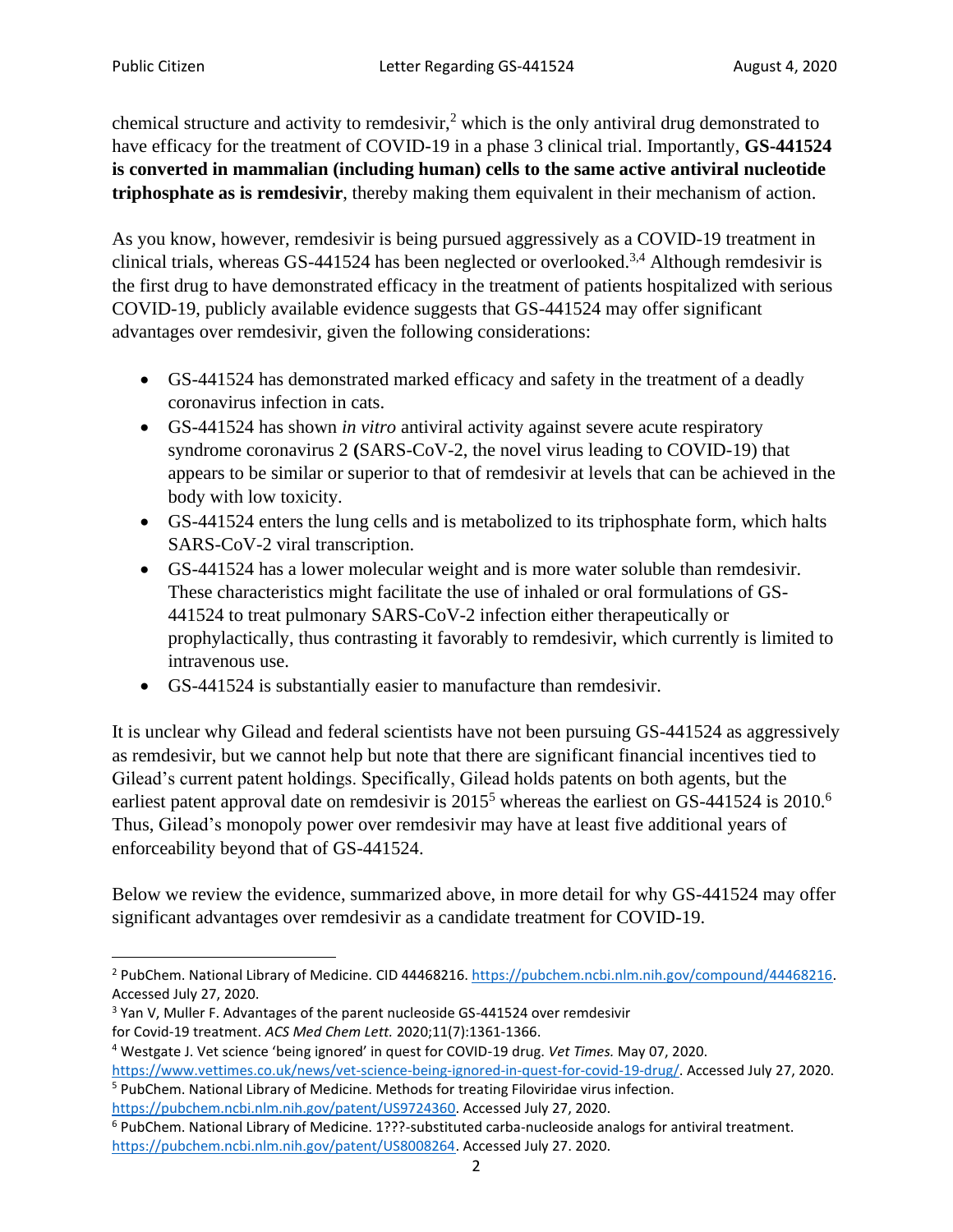#### **A. GS-441524 trials in cats infected with a deadly coronavirus**

Recent studies using GS-441524 to treat a coronavirus disease known as feline infectious peritonitis (FIP) have demonstrated marked and apparent life-saving results. Specifically, in two published studies, the first with 31 cats<sup>7</sup> and the second with four,<sup>8</sup> GS-441524 demonstrated a combined long-term survival rate of 80% (i.e., 28 of 35 animals recovered). These results, though not yet confirmed with randomized controlled trials, are notable because untreated FIP results in over 95% mortality within a few days to months of diagnosis.<sup>9</sup> The potential applicability of these findings to the treatment of human COVID-19 has been noted by the researchers who conducted these studies.<sup>10</sup> For reasons not fully explained, Gilead has refused to pursue FDA approval of GS-441524 as an animal drug for treating FIP.<sup>11</sup>

### **B. Similar or superior anti-viral activity against SARS-CoV-2 in cultured cells**

A critical reason why consideration should be given to pursuing GS-441524 further as a potential treatment for COVID-19 is that it has demonstrated anti-viral activity against SARS-CoV-2 in cultured human and monkey cells that appears to be similar or superior to that of remdesivir.

Very recently, Pruijssers et al., among whom were Gilead researchers, published a paper in the peer-reviewed journal *Cell Reports* that unambiguously demonstrates that both remdesivir and GS-441524 ('524) potently inhibit SARS-CoV-2 replication in cultured human lung (Calu3) and monkey kidney (VeroE6) cells, with similar effective concentration (EC) curves for the two drugs in both cell lines.<sup>12</sup> Figures D and H below, which are taken directly from figure 2 of the Pruijssers et al. paper, demonstrate not only that both drugs substantially inhibit viral replication at low dose concentrations, but also that both demonstrate near-zero toxicity on the infected cells at those same doses. Importantly, Figures D and H also show that the ECs that lead to 90% inhibition of viral replication are slightly or markedly lower for GS-441524 than for remdesivir. Not shown are other results from Pruijssers et al. that demonstrate GS-441524's comparative advantage over remdesivir to reduce viral load.

 $7$  Pedersen NC, Perron M, Bannasch M, et al. Efficacy and safety of the nucleoside analog GS-441524 for treatment of cats with naturally occurring feline infectious peritonitis. *J Feline Med Surg.* 2019;21(4):271-281.

<sup>8</sup> Dickinson PJ, Bannasch M, Thomasy SM, et al. Antiviral treatment using the adenosine nucleoside analogue GS-441524 in cats with clinically diagnosed neurological feline infectious peritonitis. *J Vet Intern Med.* 2020 May 22; doi: 10.1111/jvim.15780. Online ahead of print. 9 *Ibid*.

<sup>10</sup> Westgate J. Vet science 'being ignored' in quest for COVID-19 drug. *Vet Times.* May 07, 2020.

[https://www.vettimes.co.uk/news/vet-science-being-ignored-in-quest-for-covid-19-drug/.](https://www.vettimes.co.uk/news/vet-science-being-ignored-in-quest-for-covid-19-drug/) Accessed July 24, 2020. <sup>11</sup> Zhang S. A much-hyped COVID-19 drug is almost identical to a black-market cat cure. *The Atlantic*. May 8, 2020. [https://www.theatlantic.com/science/archive/2020/05/remdesivir-cats/611341/.](https://www.theatlantic.com/science/archive/2020/05/remdesivir-cats/611341/) Accessed July 27, 2020.

<sup>&</sup>lt;sup>12</sup> Pruijssers AJ, George AS, Schäfer A, et al. Remdesivir potently inhibits SARS-CoV-2 in human lung cells and chimeric SARS-CoV expressing the SARS-CoV-2 RNA polymerase in mice. *Cell Rep.* 2020;32(3):107940. doi.org/10.1016/j.celrep.2020.107940.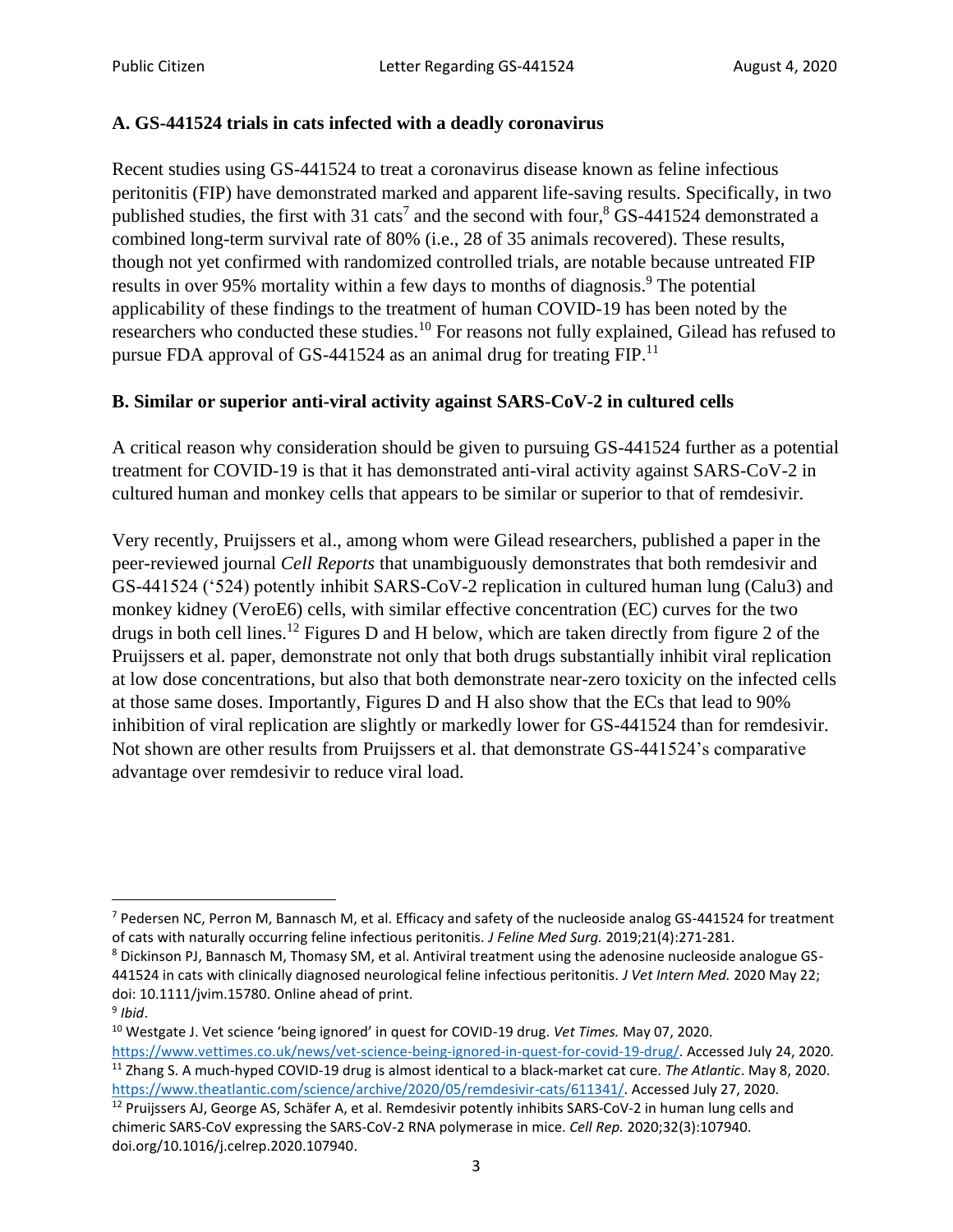

Results of an earlier study by Agostini et al. in 2018 similarly found that both remdesivir and GS-441524 potently inhibit severe acute respiratory syndrome coronavirus (SARS-CoV) and Middle East respiratory syndrome coronavirus (MERS-CoV) in cultured human airway epithelial cells at concentrations that are projected to be therapeutically sustainable and far below those that cause cellular toxicity.<sup>13,14</sup>

### **C. Pharmacology and biochemistry**

Remdesivir and GS-441524 are highly similar in chemical structure and identical in the way they are believed to inhibit replication of SARS-CoV-2 in infected human cells. Figure 3 below, which is excerpted with modifications (insertion of the red text box and arrows highlighting two misleading assumptions) from a publication by federal scientists Eastman et al., demonstrates these points.<sup>15</sup>

First, figure 3a shows that the chemical structure of GS-441524 completely overlaps with that of remdesivir except that one hydrogen atom is replaced by a phosphoramidate group.

Second, as shown in figure 3b below, inside the cell, GS-441524 and remdesivir follow metabolic pathways that converge to become exactly the same triphosphate nucleoside molecule that inhibits viral RNA transcription. Figure 3b further notes key assumptions, regarding relatively lower permeability and slower rate of phosphorylation, which to date have led some researchers to incorrectly conclude that remdesivir may be superior to GS-441524. In fact, existing evidence, including results from cell culture studies noted in section B above, demonstrates otherwise.

<sup>&</sup>lt;sup>13</sup> Agostini ML, Andres EL, Sims AC, et al. Coronavirus susceptibility to the antiviral remdesivir (GS-5734) is mediated by the viral polymerase and the proofreading exoribonuclease. *MBio*. 2018;*9*(2):e00221-18.

<sup>14</sup> European Medicines Agency. Summary on compassionate use: Remdesivir, Gilead. April 3, 2020. [https://www.ema.europa.eu/en/documents/other/summary-compassionate-use-remdesivir-gilead\\_en.pdf.](https://www.ema.europa.eu/en/documents/other/summary-compassionate-use-remdesivir-gilead_en.pdf)

Accessed July 27, 2020.

<sup>&</sup>lt;sup>15</sup> Eastman RT, Roth JS, Brimacombe KR, et al. Remdesivir: A review of its discovery and development leading to emergency use authorization for treatment of COVID-19. *ACS Cent Sci*. 2020;6(5):672-683.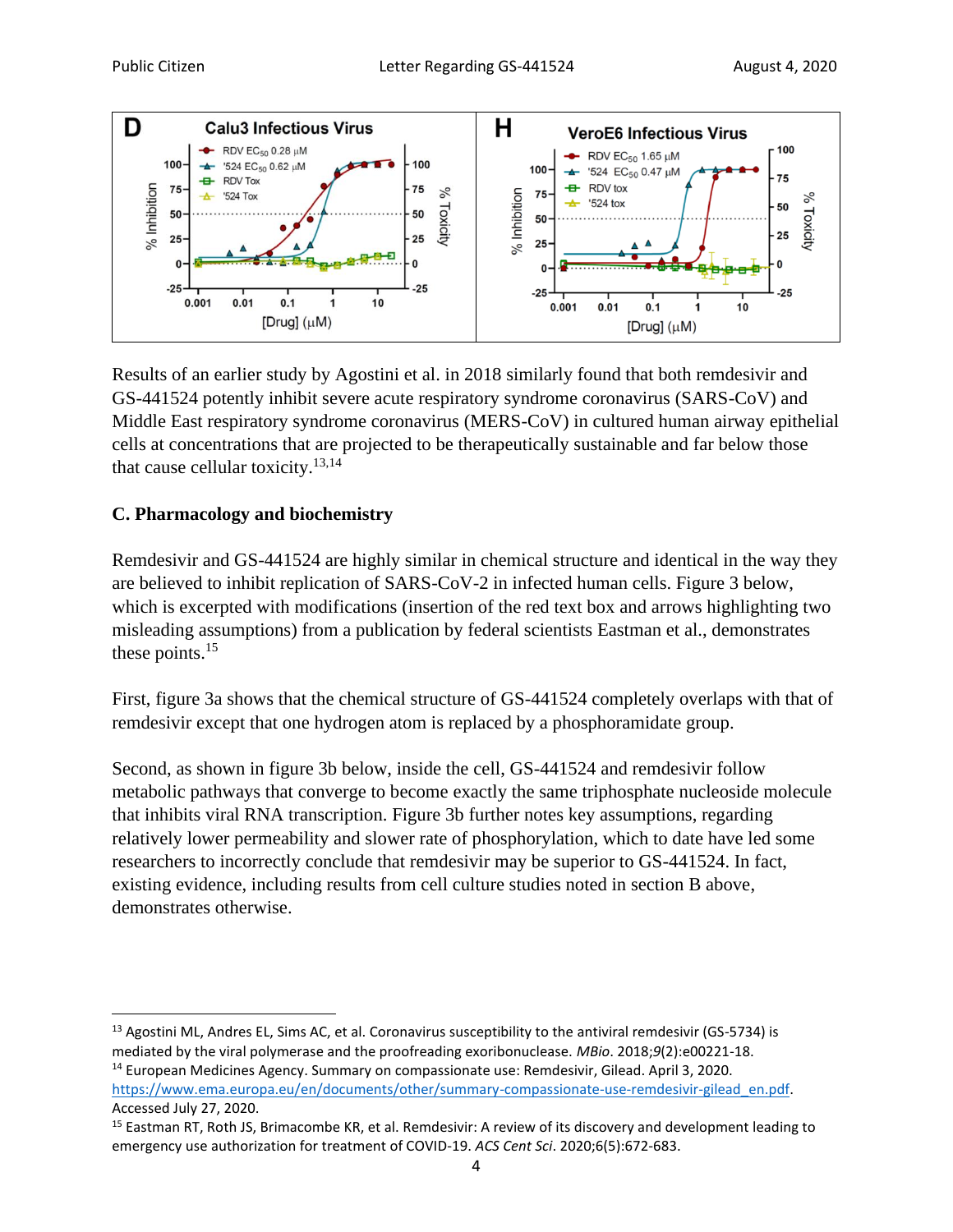

Additionally, data from studies in monkeys show that remdesivir is rapidly (in less than one hour) metabolized in plasma to GS-441524, resulting in concentrations of GS-441524 that are 100 to 1,000 times higher than those seen with remdesivir.<sup>16,17</sup> Likewise, a pharmacokinetic study in two COVID-19 patients treated with intravenous remdesivir revealed that at one hour after administration, remdesivir had decreased by approximately 97% from peak blood levels seen immediately post-injection and were undetectable at 24 hours post-injection, whereas GS-441524 blood levels peaked at one hour post-injection and subsequently decreased by only 35% to 50% at 24 hours post-injection.<sup>18</sup> These results suggest that following administration of remdesivir, GS-441524 is the predominant molecule that enters lung cells and provides cellspecific antiviral therapeutic effects in that critical target organ. The plausibility of GS-441524 efficiently entering cells of the lung and other organs is further supported by the existence of

<sup>&</sup>lt;sup>16</sup> Warren TK, Jordan R, Lo MK, et al. Therapeutic efficacy of the small molecule GS-5734 against Ebola virus in rhesus monkeys. *Nature*. 2016;*531*(7594):381-385.

<sup>&</sup>lt;sup>17</sup> Williamson BN, Feldmann F, Schwarz B, et al. Clinical benefit of remdesivir in rhesus macaques infected with SARS-CoV-2. *Nature*. 2020 June 9. doi: 10.1038/s41586-020-2423-5. Online ahead of print.

<sup>&</sup>lt;sup>18</sup> Tempestilli M, Caputi P, Avataneo V, et al. Pharmacokinetics of remdesivir and GS-441524 in two critically ill patients who recovered from COVID-19. *J Antimicrob Chemother*. 2020 July 1;doi:10.1093/jac/dkaa239. Online ahead of print.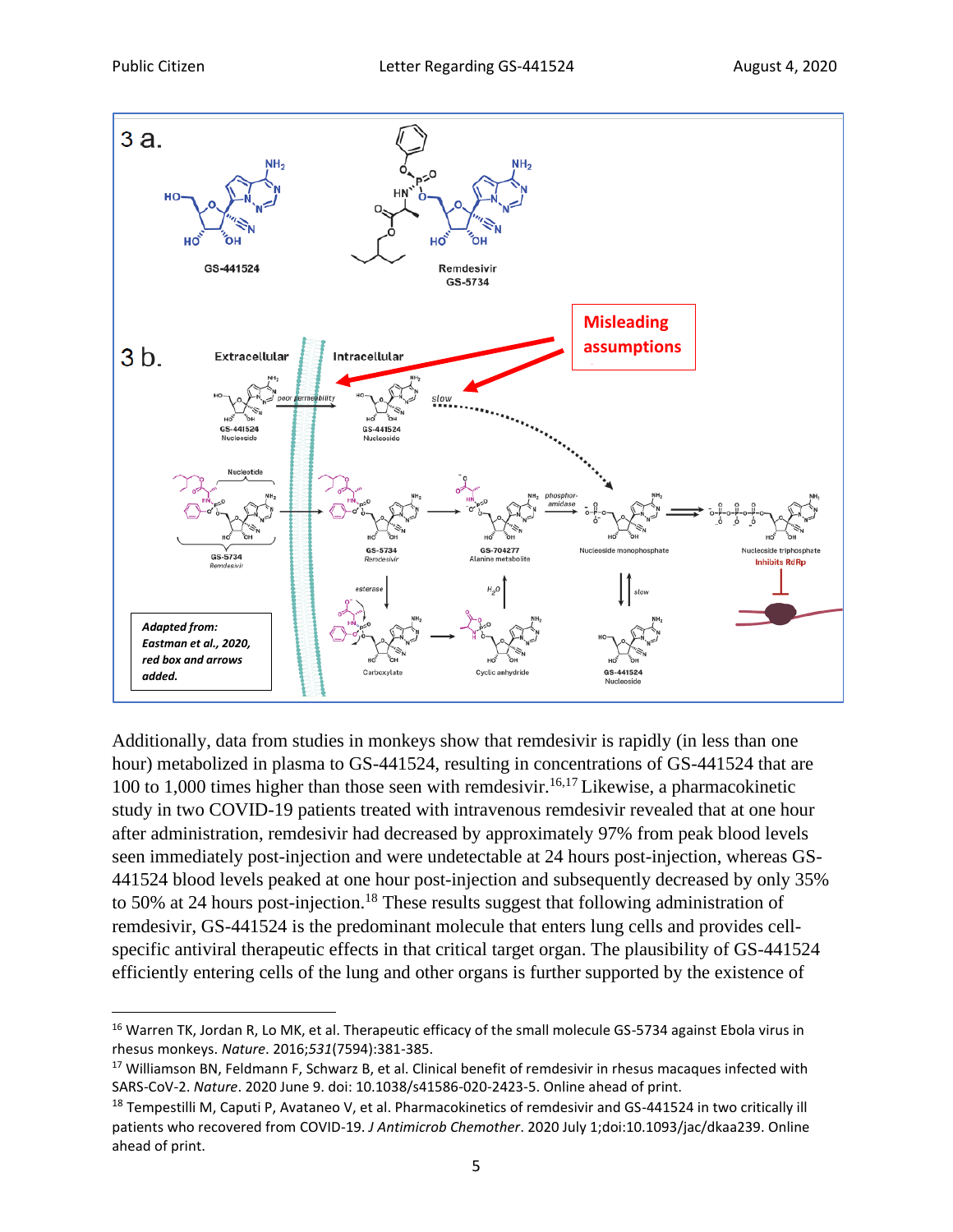similar drugs (for example, fludarabine and gemcitabine for cancer) that enter cells via passive diffusion or naturally occurring transporter proteins on the cellular membrane that facilitate such molecular entry.19,20

Regarding intracellular phosphorylation of GS-441524, Pruijssers et al. specifically noted that this key metabolic step occurs, and they present data supporting that conclusion.<sup>21</sup> Their data shows that both remdesivir and GS-441524 yield the active triphosphate molecule within hours of drug exposure in cultured kidney and lung cells. Finally, it is notable that, according to the Human Protein Atlas, intracellular metabolism of remdesivir within alveolar pneumocytes (lung cells that are consequential targets of SARS-CoV-2) is likely limited because of the extreme deficiency of metabolizing enzymes (CTSA, CES1), which are essential to the activation of that complex prodrug.<sup>22</sup>

## **D. GS-441524 is better suited for aerosolized and oral delivery**

It is evident from the chemical structures of GS-441524 and remdesivir that the former drug has a lower molecular weight and is more water soluble (see figure 3a above), characteristics that might facilitate the use of inhaled or oral formulations of GS-441524 to treat pulmonary SARS-CoV-2 infection either therapeutically or prophylactically.

Moreover, as previously noted, the enzymes that bioactivate GS-441524 are highly expressed in lung pneumocytes, whereas analogous enzymes for remdesivir are poorly expressed in that COVID-19 critical cell type. <sup>23</sup> Both of these characteristics could make GS-441524 especially amenable to administration via an inhaled aerosol formulation. Remdesivir's current Emergency Use Authorization that was issued by the Food and Drug Administration is limited to an intravenous formulation of the drug, $^{24}$  although Gilead recently announced that it has commenced testing of a nebulizer-delivered version.<sup>25</sup>

<sup>&</sup>lt;sup>19</sup> Yan V. Fact-checking the ACS Central Science review on remdesivir. May 22, 2020. [https://medium.com/@victoriacyanide/fact-checking-the-acs-central-science-review-on-remdesivir-](https://medium.com/@victoriacyanide/fact-checking-the-acs-central-science-review-on-remdesivir-44a9e1240731)[44a9e1240731.](https://medium.com/@victoriacyanide/fact-checking-the-acs-central-science-review-on-remdesivir-44a9e1240731) Accessed July 27, 2020.

<sup>&</sup>lt;sup>20</sup> Krais JJ, De Crescenzo O, Harrison RG. Purine nucleoside phosphorylase targeted by annexin v to breast cancer vasculature for enzyme prodrug therapy. *PLoS One*. 2013;8(10): e76403.

<sup>&</sup>lt;sup>21</sup> Pruijssers AJ, George AS, Schäfer A, et al. Remdesivir potently inhibits SARS-CoV-2 in human lung cells and chimeric SARS-CoV expressing the SARS-CoV-2 RNA polymerase in mice. *Cell Reports.* 32, 10740. doi.org/10.1016/j.celrep.2020.107940. Accessed July 20, 2020.

<sup>22</sup> Yan V, Muller F. Advantages of the parent nucleoside GS-441524 over remdesivir for Covid-19 treatment. *ACS Med Chem Lett* 2020;11(7):1361-1366.

<sup>23</sup> *Ibid.*

<sup>&</sup>lt;sup>24</sup> Food and Drug Administration. Letter to Gilead Sciences granting Emergency Use Authorization Approval for remdesivir to treat COVID 19. May 1, 2020. [https://www.fda.gov/media/137564/download.](https://www.fda.gov/media/137564/download) Accessed July 27, 2020.

<sup>&</sup>lt;sup>25</sup> O'Day D. An open letter from Daniel O'Day, Chairman and CEO, Gilead Sciences. June 22, 2020. [https://stories.gilead.com//articles/an-open-letter-from-daniel-oday-june-22.](https://stories.gilead.com/articles/an-open-letter-from-daniel-oday-june-22) Accessed July 27, 2020.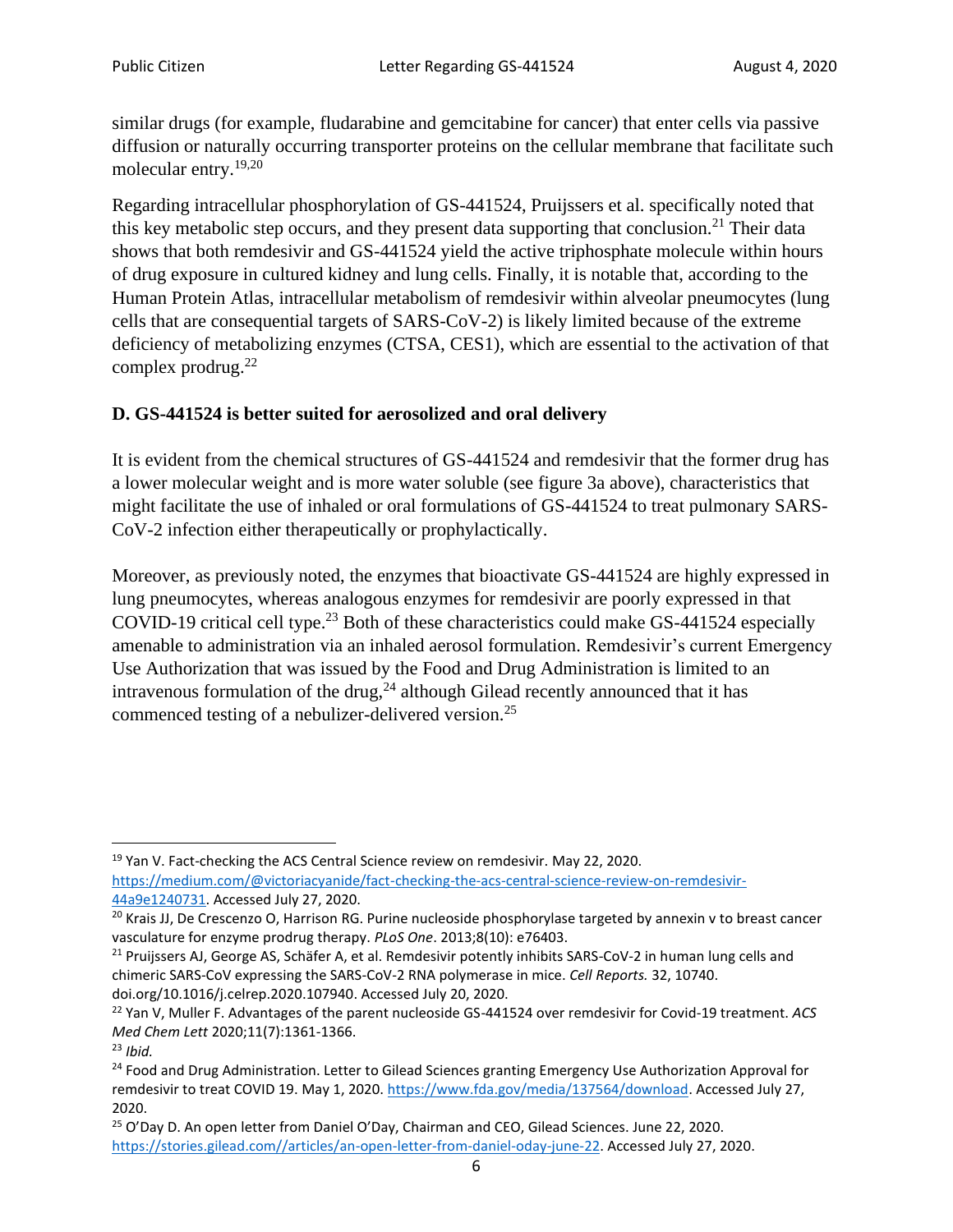#### **E. GS-441524 is easier to manufacture**

Gilead recently disclosed that manufacturing remdesivir is a "complicated chemical process" taking six months and requiring "many, many steps."<sup>26</sup> In fact, scientists from Gilead, the U.S. Army Medical Research Institute of Infectious Diseases, the U.S. Centers for Disease Control and Prevention, and others in 2017 jointly published an overview of the six steps necessary to synthesize remdesivir. In contrast, only the first three steps of the remdesivir-production pathway are needed to synthesize  $GS-441524$ .<sup>27</sup> As such, production of  $GS-441524$  would be easier, faster, and thus less expensive than producing remdesivir.

### **Steps to advance GS-441524 to phase 1 clinical trials**

One important reason why the development of remdesivir as a treatment for COVID-19 is advancing, while that of GS-441524 is not, is because only the former has undergone human testing. Clinicaltrials.gov<sup>28</sup> lists more than a dozen active, recruiting, or completed randomized clinical trials testing remdesivir as a treatment for COVID-19, whereas no clinical trials testing GS-441524 are listed.

Though it is not trivial to engage in human testing of any drug, given the data that currently exist for both remdesivir and GS-441524 (including data from feline, monkey, human, and *in vitro* studies) there appears to be strong justification for aggressively advancing preclinical and cautiously advancing human testing of GS-441524 for the treatment of COVID-19 and other coronavirus-related diseases that may emerge in the future.

Already, GS-441524 has demonstrated safety under Good Manufacturing/Good Laboratory Practice (GMP/GLP) conditions as it is the major and prevalent hydrolysis product of remdesivir and also is remdesivir's direct precursor in the manufacturing process. Because of this lineage, both the FDA and European Medicines Agency (EMA) reviews for remdesivir also detail much about GS-441524's behavior and apparent safety in the human body.<sup>29,30</sup>

The EMA's Committee for Medicinal Products for Human Use describes the pharmacokinetics of remdesivir, and by direct association of GS-441524, thusly:

<sup>29</sup> European Medicines Agency. Summary on compassionate use: Remdesivir, Gilead. April 3, 2020. [https://www.ema.europa.eu/en/documents/other/summary-compassionate-use-remdesivir-gilead\\_en.pdf.](https://www.ema.europa.eu/en/documents/other/summary-compassionate-use-remdesivir-gilead_en.pdf) Accessed July 27, 2020.

<sup>26</sup> Herper H. Gilead CEO: We're going to make sure that access is not an issue with remdesivir. *STAT*. April 29, 2020. [https://www.statnews.com/2020/04/29/gilead-ceo-were-going-to-make-sure-that-access-is-not-an-issue-with](https://www.statnews.com/2020/04/29/gilead-ceo-were-going-to-make-sure-that-access-is-not-an-issue-with-remdesivir/)[remdesivir/.](https://www.statnews.com/2020/04/29/gilead-ceo-were-going-to-make-sure-that-access-is-not-an-issue-with-remdesivir/) Accessed July 27, 2020.

<sup>&</sup>lt;sup>27</sup> Siegel D, Hui HC, Doerffler E, et al. Discovery and synthesis of a phosphoramidate prodrug of a pyrrolo [2, 1f][triazin-4-amino] adenine C-nucleoside (GS-5734) for the treatment of Ebola and emerging viruses. *J Med Chem*. 2017;60(5):1648-1661.

<sup>&</sup>lt;sup>28</sup> National Library of Medicine. National Institutes of Health. Clinicaltrials.gov. Accessed June 20, 2020.

<sup>&</sup>lt;sup>30</sup> Food and Drug Administration. Fact sheet for health care providers. Emergency Use Authorization (EUA) of remdesivir (GS-5734). Revised June 2020. [https://www.fda.gov/media/137566/download.](https://www.fda.gov/media/137566/download) Accessed July 27, 2020.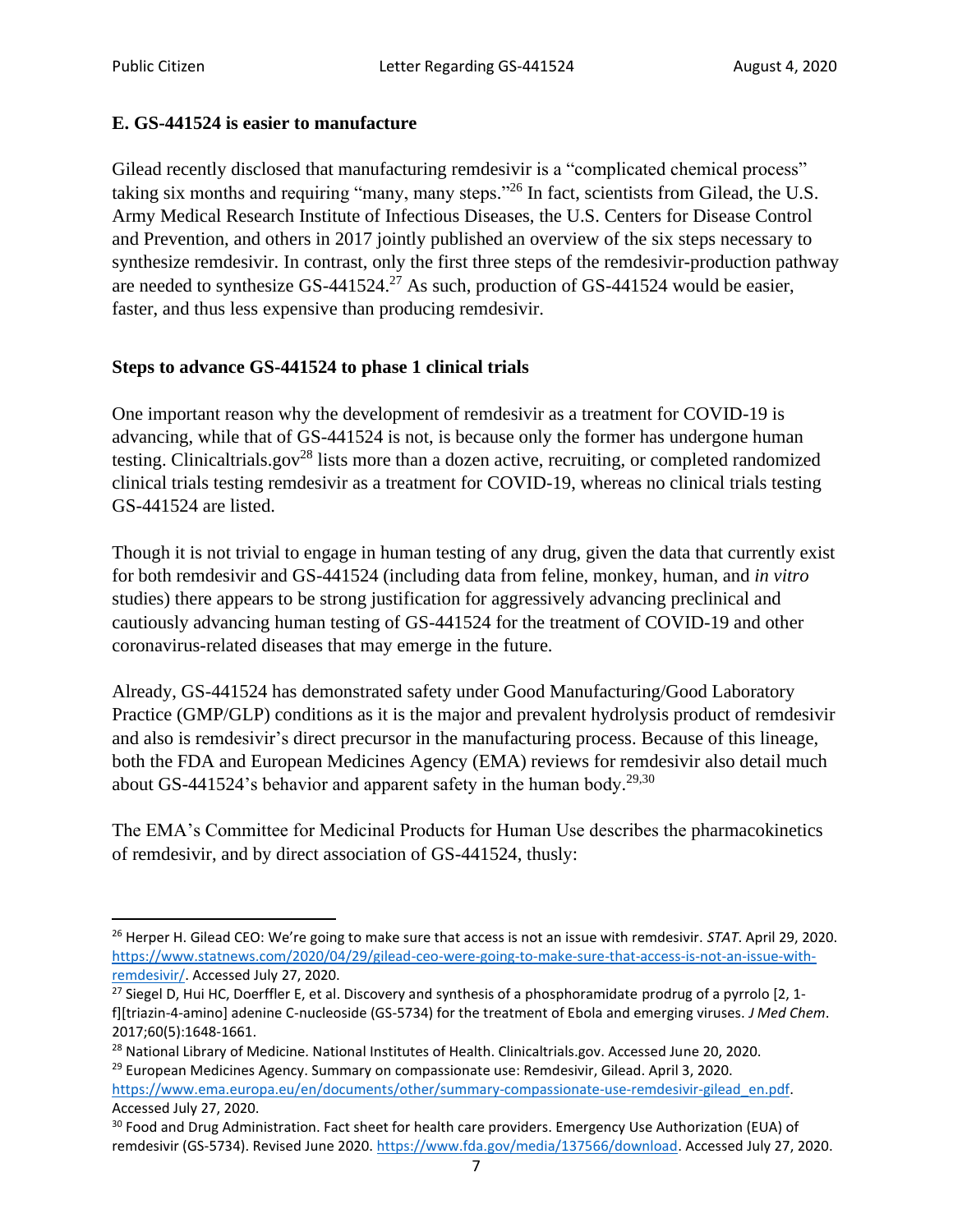Remdesivir (GS-5734) is a single diastereomer monophosphoramidate prodrug of a monophosphate nucleoside analog (GS-441524). The rapid decline in plasma levels of remdesivir are accompanied by the sequential appearance of the intermediate metabolite GS-704277 and the nucleoside metabolite GS-441524. Inside cells, the GS-441524 monophosphate undergoes rapid conversion to the pharmacologically active analog of adenosine triphosphate (GS-443902) that inhibits viral RNA polymerases.<sup>31</sup>

Accordingly, it seems urgent to expeditiously advance the development of GS-441524 as a plausible alternative to remdesivir for COVID-19 treatment. GMP/GLP conditions and phase 1 clinical trials could rapidly be achieved by Gilead in collaboration with government scientists or by other drug developers, researchers, and commercial research organizations.

#### **Conclusions**

GS-441524 is the parental nucleoside of remdesivir that has demonstrated strong anti-coronavirus activity *in vitro* and *in vivo*. GS-441524 further demonstrates comparable or superior anti-SARS-CoV-2 activity to remdesivir *in vitro*. Against a deadly coronavirus in cats, GS-441524 has yielded exceptional cure rates. As the predominant and persistent (half-life equals 24 hours) circulating metabolite in remdesivir-treated patients, there is strong scientific justification for its further investigation in clinical trials for COVID-19.

We look forward to your prompt response to this letter with either a commitment and plan to pursue GS-441524 as a treatment for COVID-19, or supportable evidence of why it is necessary to defer development of this seemingly obvious drug candidate. Finally, if Gilead is unwilling to pursue further investigation and development of GS-441524, we request that the company immediately permit other academic and federal scientists to do so.

Thank you for your attention to this urgent public health matter.

Sincerely,

midd P. al

Michael T. Abrams, M.P.H., Ph.D. Health Researcher Public Citizen's Health Research Group [mabrams@citizen.org](mailto:mabrams@citizen.org)

Michael A. Carome, M.D. **Director** Public Citizen's Health Research Group [mcarome@citizen.org](mailto:mcarome@citizen.org)

<sup>31</sup> European Medicines Agency. Summary on compassionate use: Remdesivir, Gilead. April 3, 2020. [https://www.ema.europa.eu/en/documents/other/summary-compassionate-use-remdesivir-gilead\\_en.pdf.](https://www.ema.europa.eu/en/documents/other/summary-compassionate-use-remdesivir-gilead_en.pdf) Accessed July 27, 2020.